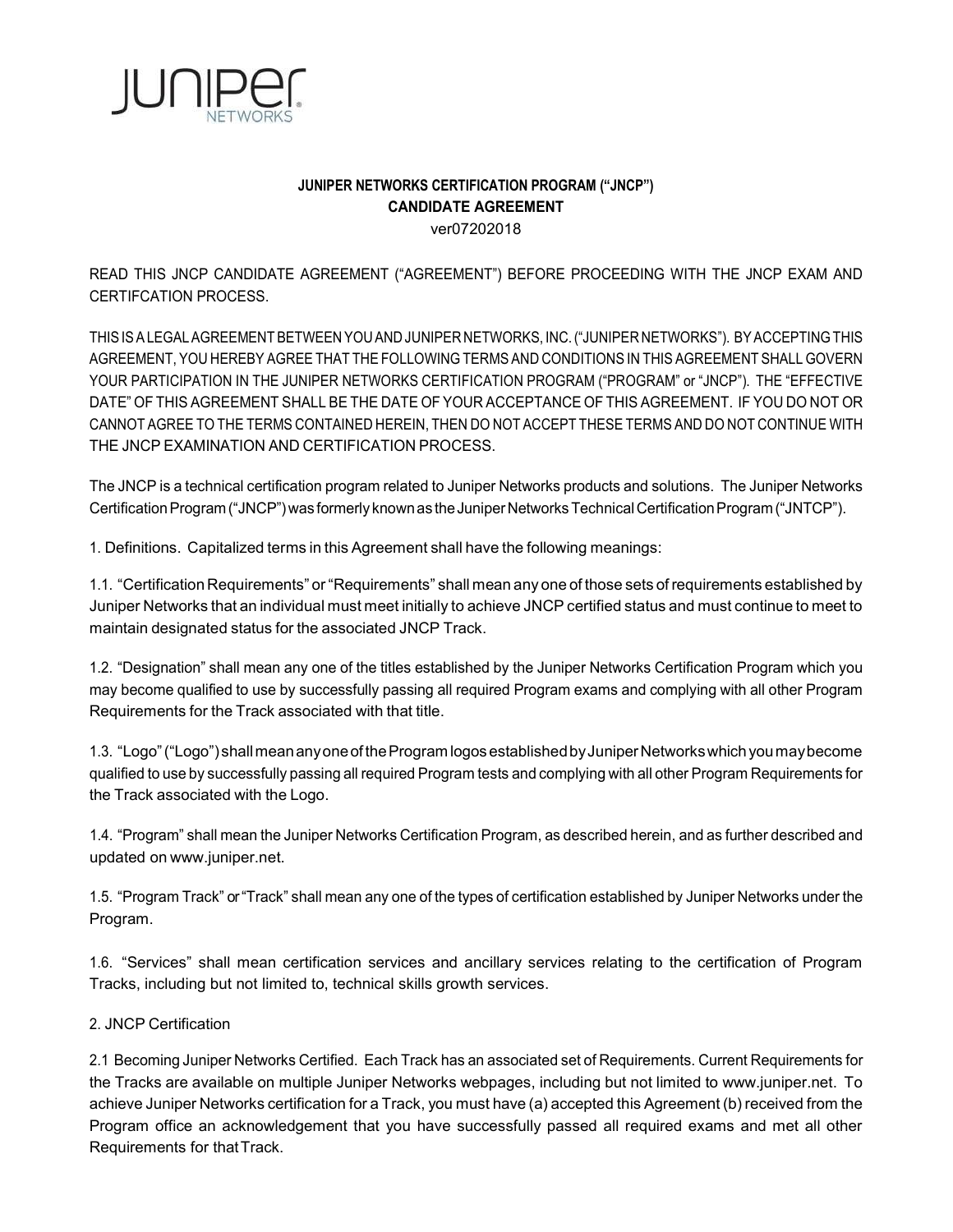

2.2 Maintaining your Juniper Networks Certification. To maintain your achieved status for a Track, you must maintain compliance with your obligations under this Agreement and with the current Program Requirements as may be specified or modified by Juniper Networks from time to time for that Track. You agree that Juniper Networks shall be entitled to require that you pass new, different, or revised tests/exams from time to time as a requirement for maintaining your JNCP certification(s).

2.3 Term of Agreement. This Agreement is effective from the Effective Date until the Agreement is terminated earlier in accordance with the terms herein. The term during which you may use the Designation and Logo for a Track shall commence on your receipt of written confirmation from the Program office that you are certified for that Track and shall terminate upon the occurrence of the earlier of (a) the termination of this Agreement or (b) you fail to meet or maintain the Requirements established by Juniper Networks for maintaining your JNCP certification for that Track.

# 3. Right to Use Logo and Designation

3.1 License. Subject to your compliance with the terms and conditions set forth in this Agreement, upon your successful completion of the Requirements for a Track including passing the applicable tests or exams, for so long as this Agreement remains in force and you remain in compliance with all ongoing Program Requirements for the Track, you shall be granted a non-exclusive, non-transferable, license to use the Logo and Designation associated with the Track for which you are certified, solely in connection with, and solely to the extent reasonably necessary, to publicize that you have met, and continue to meet all Requirements for maintenance, of certification for that Track.

3.2 Limitations on Use. You agree not to use the Designation or Logo in a manner that (a) damages or infringes Juniper Networks rights in the Designation or Logo, (b) reflects negatively on Juniper Networks or otherwise injures Juniper Networks reputation, (c) misrepresents your relationship with Juniper Networks (d) gives the impression that the Designation or Logo applies to any other individual or organization other than yourself.

3.3 Compliance with Guidelines. You agree that you shall use only Juniper Networks-supplied Logo artwork and that your reproduction and use of the Designation and Logo shall be in strict compliance with the Juniper Networks usage and style guidelines which shall be made available to you upon your certification. Upon request, you agree to promptly provide Juniper Networks with representative examples of your materials using the Designation or Logo.

3.4 Reservation of Rights. You acknowledge the value of the goodwill associated with the Designation and Logo and acknowledge that such goodwill exclusively inures to the benefit of and belongs to Juniper Networks. Juniper Networks retains all rights not expressly conveyed to you by this Agreement, and shall have the right to grant licenses to others to use the Designation and Logo.

3.5 Protection of Mark. If necessary to aid Juniper Networks in the protection of Juniper Networks rights in or to a Designation or Logo, you agree to provide reasonable cooperation and assistance to Juniper Networks.

3.6 No Challenge of Rights. You agree not to challenge, interfere with, or bring any kind of action or legal or administrative proceeding in relation to the rights and title of Juniper Networks in or to any Designation or Logo.

3.7 No Unauthorized Use, Registration. You agree not to use any Designation or Logo except as specifically authorized under this Agreement, not to file any application to register, in any class and in any country, any trademark or service mark for any Designation or Logo or any other mark confusingly similar to any Designation or Logo. You agree to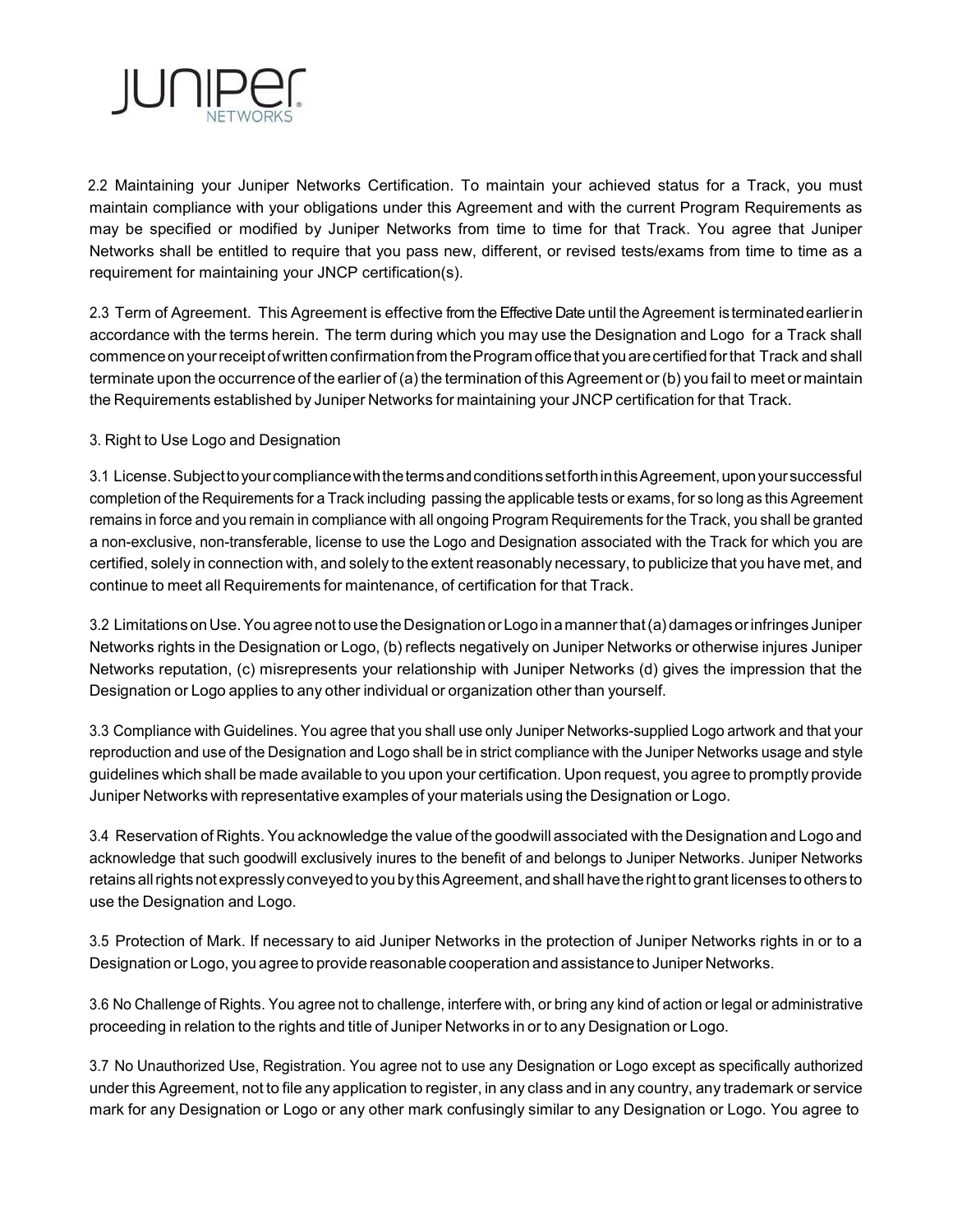

immediately cease all use of all Logos and Designations upon the termination of this Agreement. You agree to immediately correct or discontinue the use of any Logo or Designations if Juniper Networks notifies you that it is being misused or used in any way conflicts with applicable trademark or usage guidelines.

3.8 Expressing Specialization. You are authorized to participate and achieve more than one Designation in different Tracks. You agree that you will not misrepresent your Designation, level or specialization to any Juniper Networks personnel, partners, prospects, customers or the public.

## 4. Confidentiality

4.1 Juniper Networks Confidential Information. You understand, acknowledge and agree that the tests and exams and all information provided to you or obtained by you related to the tests and exams, including, but not limited to, the specific questions and the content, structure, and organization of the tests, shall be deemed to be the confidential information of Juniper Networks ("Confidential Information"). Juniper Networks makes exams available to you solely to test your knowledge of the exam subject matter for which you seek certification. You are expressly prohibited from disclosing, publishing, reproducing, or transmitting any exam and any related information including, without limitation, questions, answers, worksheets, computations, drawings, diagrams, length or number of exam segments or questions, or any communication, including oral communication regarding or related to the exam, in whole or in part, in any form or by any means, oral or written, electronic or mechanical, for any purpose, without the prior express written permission of Juniper **Networks** 

4.2 Your Confidentiality Obligations. You agree that you will, both during and after the term of this Agreement, (a) hold all Confidential Information in confidence and take all reasonable measures to protect the Confidential Information, (b) make no use of the Confidential Information except as expressly allowed under this Agreement, and (c) not disclose, reproduce, disseminate or transmit in any way any portion of the Confidential Information to any third party in any form, including without limitation, written, electronic or verbal.

4.3 Intellectual Property Ownership. Juniper Networks retains all rights, title and interest in and to all Program and related information, content, data, exams, materials, software, and all copyrights, patent rights, trademark rights and other proprietary rights therein. All rights not expressly granted by Juniper Networks to you are expressly reserved to Juniper **Networks** 

## 5. Certification Information and Personal Data

5.1 Other Parties. Juniper Networks is entitled, but is not obligated, to make information concerning you (including Personal Data as defined below) and your certification status available to Juniper Networks, its affiliates, and Juniper's partners, agents, customers, and vendors ("Third Parties"). You have the responsibility for ensuring that your information is accurate and that Juniper Networks is kept aware of your current relevant information.

5.2 Data Protection. Juniper Networks uses appropriate and reasonable administrative, technical and physical measures to protect your Personal Data (defined below). You acknowledge and agree that Juniper Networks, its affiliates, and Third Parties may (1) collect, access, retain, transfer, disclose, use, or destroy (collectively, "Process") your personally identifiable information, including without limitation your signature; name; business address, telephone number, and email address ("Personal Data"), to provide you the Services under this Agreement, and (2) transfer your Personal Data across borders, including, without limitation, from the European Economic Area to the United States and/or between other countries as necessary to provide the Services under this Agreement. You further acknowledge and agree that Juniper, its affiliates, and Third Parties may transfer and disclose your Personal Data and any information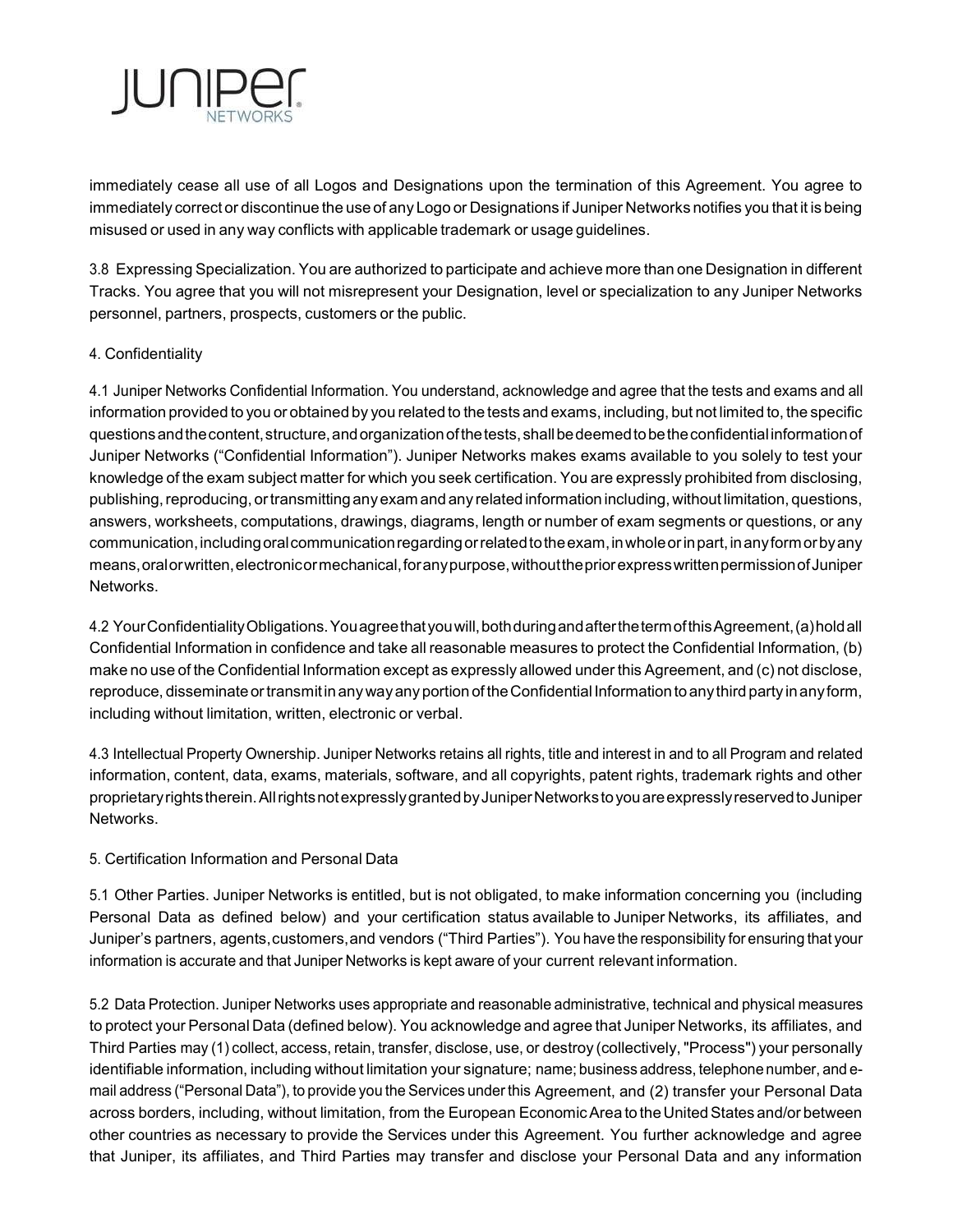

relating to your use of the Services (including certification status) to the employer(s) you have listed on the Program. You represent and warrant that any information that you provide to Juniper Networks, its affiliates, or Third Parties, including without limitation, Personal Data, will be provided in accordance with all applicable laws and regulations. Notwithstanding anything to the contrary in this Agreement, you acknowledge and agree that: (1) Juniper Networks' obligations and your rights under this Agreement shall not apply to any Personal Data or any other information that is required by any applicable law, regulation, government request, or judicial process, to be retained, disposed of, or disclosed; and (2) in no event shall Juniper Networks be held liable or responsible for any inaccuracies or omissions contained in any Personal Data or any other information at the time such data is received by or on behalf of Juniper Networks.

5.3 Release of Personal Data. Juniper Networks will disclose information on your certification status as outlined in this Agreement and the Juniper Networks Certification Program information release guidelines. Certification status is required to verify individual and organizational compliance with specific partnerships and Programs within Juniper Networks as well as to communicate to the candidate Program changes, promotions and opportunities.

For more information regarding Juniper Networks privacy policy, see http://www.juniper.net/us/en/privacy-policy/.

## 6. Business Conduct

You agree that all business you conduct and all services you provide in your capacity as a participant in the Program, or in connection with the promotion or selling of which you use or display a Designation or Logo, shall be performed in a manner that (a) does not reflect negatively on Juniper Networks or in any way harm Juniper Networks reputation, (b) avoids unethical, illegal, misleading or deceptive practices, (c) does not make or appear to make any warranties, representations or guarantees on behalf of Juniper Networks or related to Juniper Networks products or services, (d) complies with all applicable governmental and export laws and regulations and (e) protects Juniper Networks confidential information, and Juniper Networks copyrights and other intellectual property rights.

## 7. Integrity of JNCP Examination Process

7.1 Exam Fraud. Exam fraud includes any action or attempt by an individual or group of individuals to influence the testing process through cheating, collusion, and/or copying exam questions. This may occur prior to taking a test, during a test, or after a test has been taken. You acknowledge and agree that Juniper Networks or its designated agents have the right to research exam results by statistical analyses and other methods to monitor for evidence of exam fraud. If such analysis reveals evidence of exam fraud, Juniper Networks reserves the right to investigate further and to take appropriate remedial action such as (but not limited to) revoking certification as stipulated in Section 7.3, requiring candidates to retake an exam under controlled conditions, and/or requiring candidates to provide evidence that they personally took an exam.

7.2 Certification Revocation. Juniper Networks may at its sole discretion revoke any and all certifications you may have earned, and ban you, permanently or for designated periods, from earning future certifications, under any of the following circumstances:

a. If you breach any of the terms and conditions of this Agreement,

b. If Juniper Networks determines, in its sole discretion, that you have undertaken or participated in any action that compromises the integrity and confidentiality of an examination or the Program, or

c. If you are determined to have committed exam fraud as defined in Section 7.1.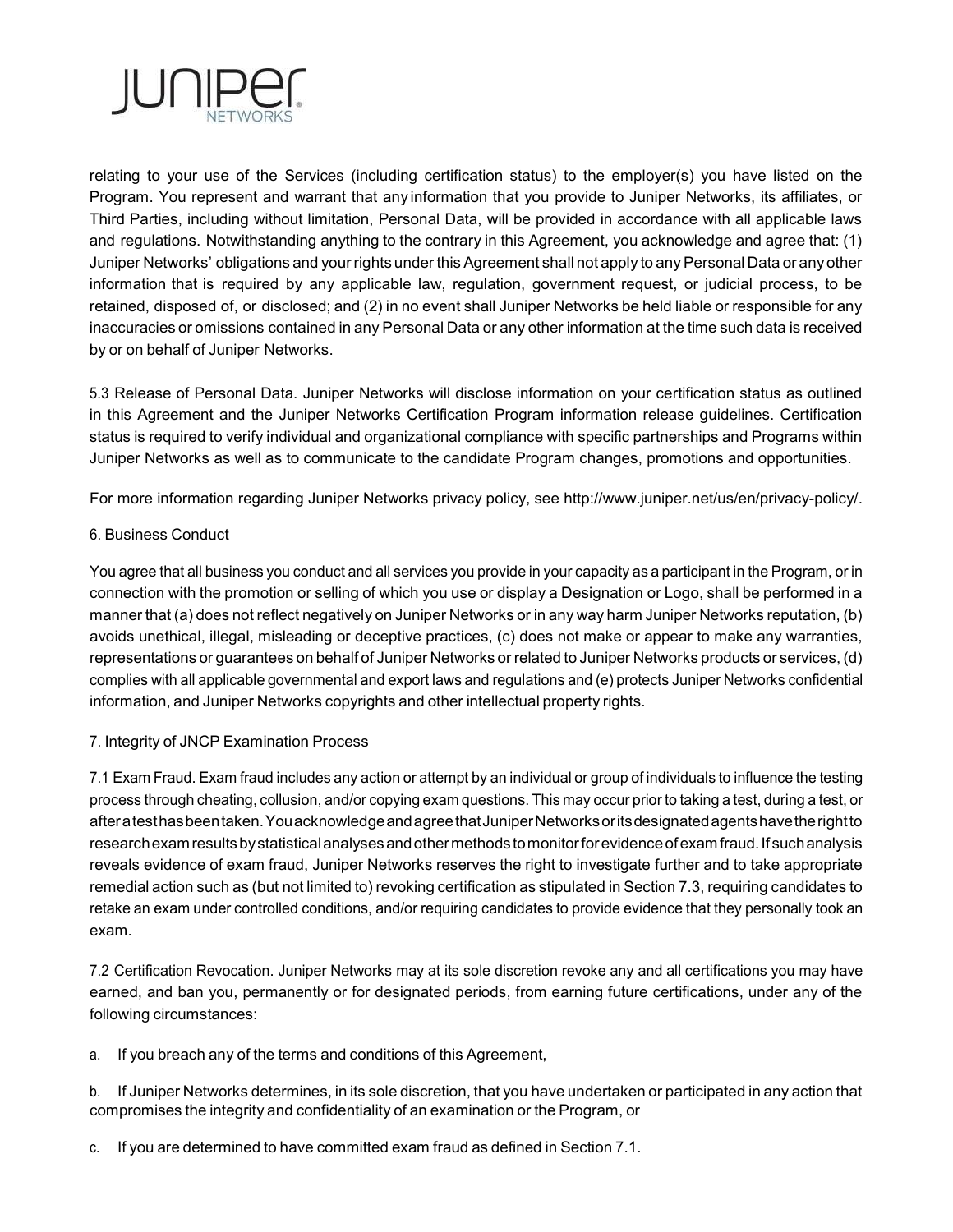

7.3 Notifications and Employer. You agree that if Juniper Networks revokes your certification pursuant to Section 7.2, Juniper Networks shall have the right to, a) notify your employer, and Juniper Networks, its affiliates, and Third Parties, and b) respond to any inquiry by your employer or others, about your certification status and any change thereof.

# 8. Agreement Term and Termination

8.1 Termination by Either Party. Either party, with or without cause, may terminate this Agreement upon thirty (30) days written notice of termination to the other party.

8.2 Termination by Juniper Networks. Juniper Networks; in its sole discretion and without prejudice to any rights Juniper Networks may have under this Agreement in law, equity or otherwise; may terminate this Agreement at any time upon the occurrence of any one of the following events: (a) you fail to comply with the Requirements established by Juniper Networks for maintaining your Designation for at least one Track, (b) you misrepresent your certification status, (c) you use a Logo or Designation in a manner that Juniper Networks believes could injure Juniper Networks reputation or rights in the Logo or Designation, (d) you misappropriate or disclose without authorization any Juniper Networks trade secret or confidential information including, without limitation, any Confidential Information as identified in Section 4.1 above, (e) you supplied false or misleading information in connection with your applying for Program registration or in connection with maintaining your status, or (f) you fail to comply with any of the material terms of this Agreement.

8.3 Effect of Termination. Upon termination of this Agreement, the license and all rights granted hereunder shall terminate completely. You shall immediately discontinue all use of Designations and Logos. Except as specifically provided herein, you shall have no further rights or obligations under this Agreement after its termination.

8.4 Survival. Rights and obligations under Sections 3.4, 3.5, 3.6, 3.7, 3.8, 4, 5, 8.3, 9, 10, 11 and 13 of this Agreement shall survive termination of this Agreement.

## 9. Disclaimers

9.1 JUNIPER NETWORKS ASSUMES NO LIABILITY WHATSOEVER FOR ANY ACT, WHETHER INTENTIONAL, NEGLIGENT OR OTHERWISE, OF ANY PERSON CERTIFIED UNDER THE PROGRAM. JUNIPER NETWORKS MAKES NO REPRESENTATIONS OR WARRANTIES, EXPRESS OR IMPLIED, INCLUDING BUT NOT LIMITED TO, ANY WARRANTIES OF MERCHANTABILITY, NONINFRINGEMENT OR FITNESS FOR A PARTICULAR PURPOSE WITH RESPECT TO THE PROGRAM TRACKS, COURSE MATERIALS, DOCUMENTATION, REQUIREMENTS, EXAMS, AND OTHER MATERIALS PREPARED AND SUPPLIED BY OR ON BEHALF OF JUNIPER NETWORKS UNDER THIS AGREEMENT OR AUTHORIZATION HEREUNDER. ALL MATERIALS PROVIDED ON JUNIPER NETWORKS WEBSITES ARE PROVIDED "AS IS." JUNIPER NETWORKS DOES NOT WARRANT THAT THE ACCURACY OR COMPLETENESS OF ANY INFORMATION, LINKS OR OTHER MATERIALS INCLUDED IN ITS WEB SITES OR THAT ITS SOFTWARE IS ERROR FREE OR WILL OPERATE WITHOUT PROBLEMS OR INTERRUPTION.

9.2 YOU ACKNOWLEDGE THAT YOU HAVE INDEPENDENTLY EVALUATED THE POTENTIAL RISKS AND BENEFITS OF ENTERING INTO THIS AGREEMENT AND OF PERFORMING UNDER THIS AGREEMENT, BY ENTERING INTO THIS AGREEMENT. WITHOUT LIMITING THE FOREGOING, YOU HAVE IN NO WAY RELIED ON ANY ASSURANCES OR REPRESENTATIONS OF JUNIPER NETWORKS OR ANYONE PURPORTING TO ACT ON ITS BEHALF REGARDING THE POTENTIAL FUTURE BUSINESS, PROFITS, OPPORTUNITIES, REVENUES, COSTS OR CAPITAL INVESTMENTS.

#### 10. Limitation of Liability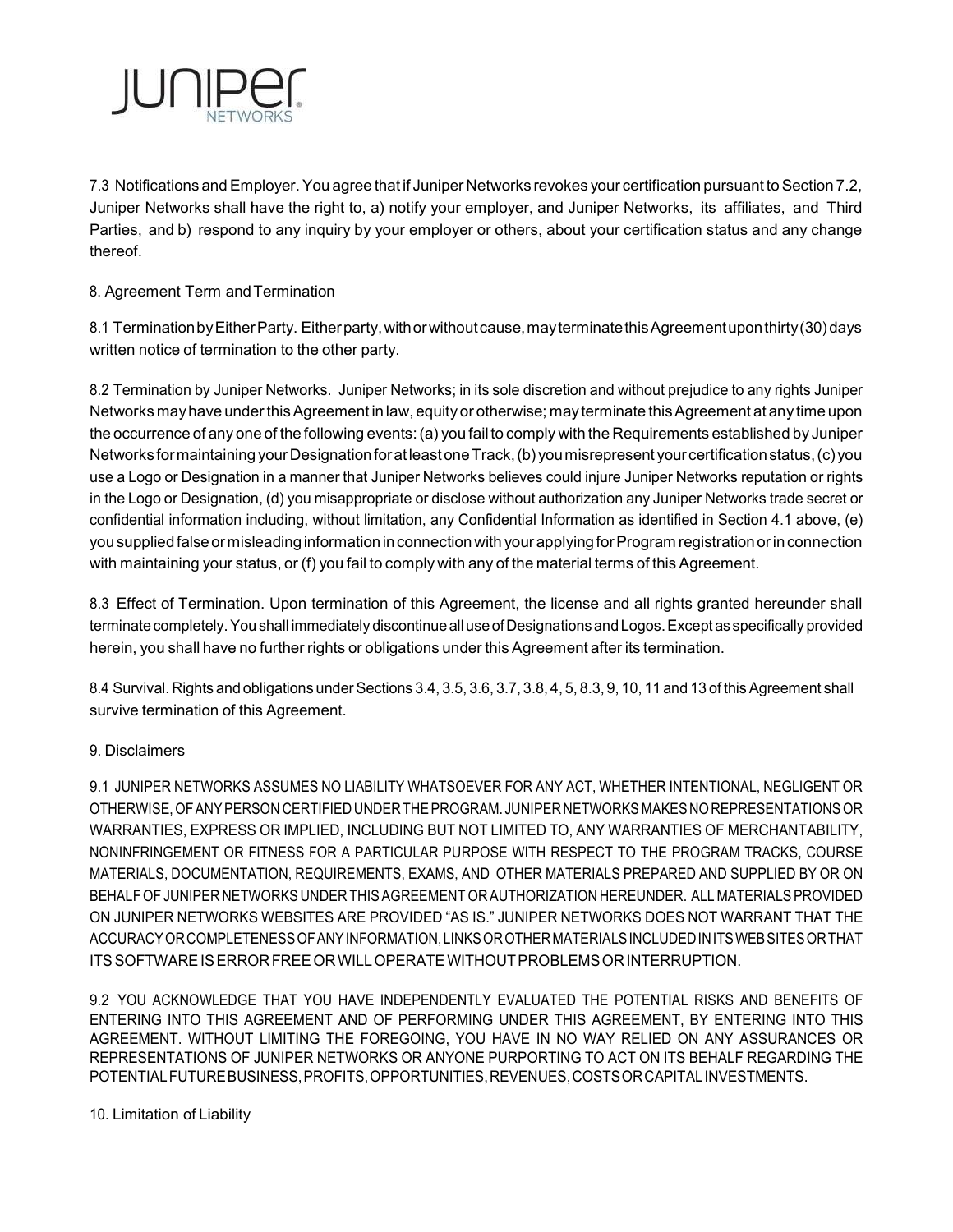

IN NO EVENT SHALL JUNIPER NETWORKS, ITS AFFILIATES, OR THIRD PARTIES BE LIABLE FOR ANY INDIRECT, CONSEQUENTIAL, SPECIAL OR INCIDENTAL DAMAGES (INCLUDING BUT NOT LIMITED TO LOSS OF BUSINESS PROFITS) ARISING FROM THIS AGREEMENT OR IN ANY WAY RELATED TO YOUR JNCP STATUS, YOUR FAILURE TO ACHIEVE OR MAINTAIN JNCP CERTIFICATION, YOUR USE OR INABILITY TO USE THE DESIGNATIONS OR LOGOS, OR THE TERMINATION OF YOUR CERTIFICATION, WHETHER IN AN ACTION IN CONTRACT OR TORT, EVEN IF JUNIPER NETWORKS HAS BEEN ADVISED OF THE POSSIBILITY OF SUCH DAMAGES. THESE LIMITATIONS SHALL APPLY NOTWITHSTANDING THE FAILURE OF THE ESSENTIAL PURPOSE OF ANY LIMITED REMEDY.

#### 11. Indemnification

You agree to indemnify and hold harmless Juniper Networks, its affiliates, and any of its respective officers, employees and agents against any third party claim asserted against these Juniper Networks or its affiliates, against any loss, liability, damage, cost or expense (including attorneys' fees) arising out of any claims or suits, whatever their nature and however arising, which may be brought or made against Juniper Networks or its affiliates if arising out of or in any manner connected with: (i) any breach by you of this Agreement including, but not limited to, your use of the Designations and Logos in any way that is inconsistent with this Agreement; (ii) any claim alleging that your services were promoted, sold or performed in a deceptive, incomplete, illegal, negligent, improper or unauthorized manner, (iii) Juniper Networks termination of this Agreement pursuant to the terms of this Agreement or (iv) your use or misuse of Juniper Networks intellectual property or confidential information.

#### 12. Changes to Program

12.1 Right to Change. Juniper Networks reserves the right to terminate the Program or change the Program at any time, including, but not limited to, (a) changes to the number, scope, organization, objectives and content of the tests, (b) additions, deletions or other modifications to the Requirements for obtaining or maintaining certification status, (c) addition of new Tracks, Designations and Logos, and (d) deletion, modification or replacement of any Track, Designation or Logo.

12.2 Notice of Changes. Juniper Networks will post a notice of any Program changes on its website. If Juniper Networks records indicate that you are certified for a Track and any change to the Program affects the Requirements for that Track, Juniper Networks intends, but is not obligated, to send an e-mail notification to you at the e-mail address on file with the Program office, however it is your responsibility to monitor the posted Program information and Requirements for any changes potentially affecting your certification status.

12.3 Effect of Changes. If Juniper Networks changes the Requirements for maintaining certification for a Track for which you are entitled, you must comply with the changed Requirements. Juniper Networks will post a notice of any Program changes on its website. If you have not fully complied with the new or modified Requirements, your certification for that Track shall terminate and you shall cease all use of the Designation or Logo associated with that Track.

## 13. Other Provisions

13.1 No Joint Venture or Partnership. This Agreement shall not create a joint venture, partnership, principal-agent, employer-employee, franchisor/franchisee or similar relationship between the parties. You agree that you will not represent yourself as an agent, employee, consultant, contractor or legal representative of Juniper Networks or any subsidiary thereof based upon this Agreement. The relationship established by this Agreement is that of independent contractors and nothing contained in this Agreement shall be construed to: (i) give either party the power to direct and control the business activities of the other, or (ii) allow either party to create or assume any obligation on behalf of the other party for any purpose whatsoever.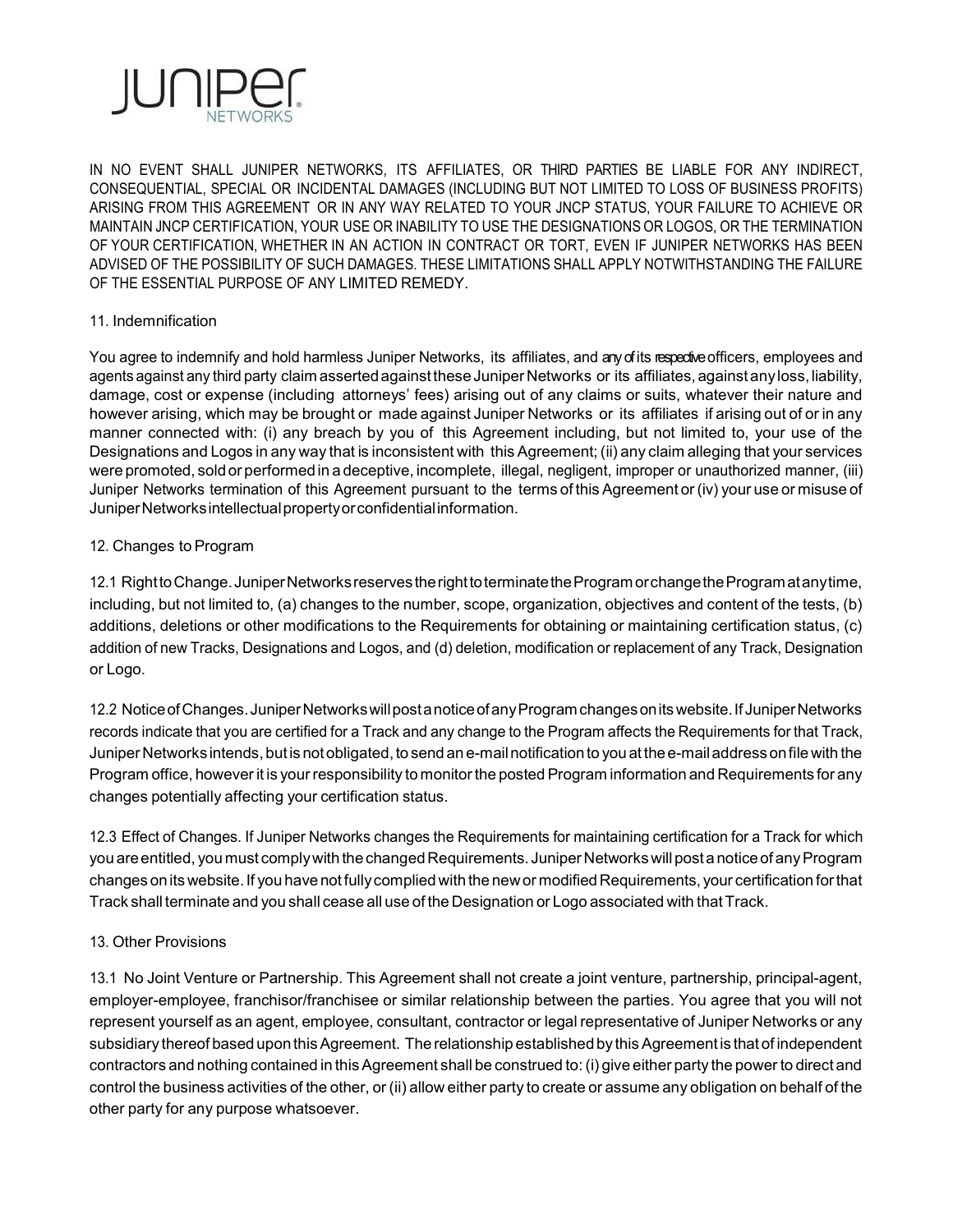

13.2 No Warranties by You. This Agreement does not give you any right or authority to make any representation, warranty, or promise on behalf of Juniper Networks or Juniper Networks products or services.

13.3 Injunction. You recognize and acknowledge that a material breach by you of any of your covenants, agreements or undertakings hereunder will cause Juniper Networks irreparable damage, which cannot be readily remedied in monetary damages in an action at law. Therefore, in addition to its rights and remedies otherwise available at law, upon an adequate showing of material breach, and without further proof of irreparable harm other than this acknowledgment, Juniper Networks shall be entitled to immediate equitable relief, including, but not limited to, both interim and permanent injunctions, to stop such damage.

13.4 Compliance With Laws and Indemnity Obligations. You will comply fully with all statutes, laws, regulations, ordinances, executive orders and the like (collectively, "Laws") of any country, state, municipality, or the like applicable to your business activities, including but not limited to Canadian and US export Laws and any environmental Laws. J-Partner will not make, authorize, offer or promise to make or give any money or anything of value to any official of a public international organization, government official, political party, political official, candidate for political office ("Foreign Official"), or to any other person, while knowing or having reason to know that all or a portion of such money or thing of value will be offered, given or promised, directly or indirectly, to any Foreign Official. You acknowledge and agree that Juniper Networks products, technical data relating to these products and Juniper Networks Confidential Information (collectively "Products and Technical Data") are subject to export and import control Laws of various countries. You will not export, either directly or indirectly, any Product and Technical Data without first obtaining any and all necessary approvals from all applicable Canadian and U.S. departments or agencies. You will indemnify, defend and hold harmless Juniper Networks, its affiliates, and its respective directors, officers, agents and employees from and against (i) any and all claims, demands, actions, litigation, investigations and proceedings arising out of or related to any noncompliance by you of this section ("Noncompliance Claims"), and (ii) any and all liens, liabilities, costs and expenses (including reasonable attorneys' fees) arising out of or related to any Noncompliance Claims.

13.5 Governing Law and Jurisdiction. This Agreement shall be governed and construed and enforced in all respects in accordance with the substantive and procedural laws of the State of California, USA except for its choice of law rules. Unless waived by Juniper Networks in its sole discretion, any legal action or proceeding relating to this Agreement shall be instituted in a state or federal court within Santa Clara County, California, USA. The parties agree to submit to the jurisdiction of, and agree that venue is proper in, these courts in any such legal action or proceeding. The parties agree to accept service by U.S. certified mail or registered mail, return receipt requested, or by other legally available method.

13.6 Waiver and Severability. The waiver by either party of any default or breach of this Agreement shall not constitute a waiver of any other or subsequent default or breach. In the event any provision of this Agreement is determined to be invalid or unenforceable by a court of competent jurisdiction, then the other provisions of this Agreement shall continue in full force and effect. Except for actions for breach of Juniper Networks proprietary rights, no action, regardless of form, arising out of this Agreement may be brought by either party more than two years after the cause of action has accrued.

13.7 No Assignment. This Agreement may not be assigned by you in whole or in part. Any attempted assignment shall be null and void.

13.8 Notices. All notices required by this Agreement to be sent to Juniper Networks must be addressed to:

Juniper Networks, Inc. Attn.: Legal Department - JNCP 1133 Innovation Way Sunnyvale, California 94089 USA